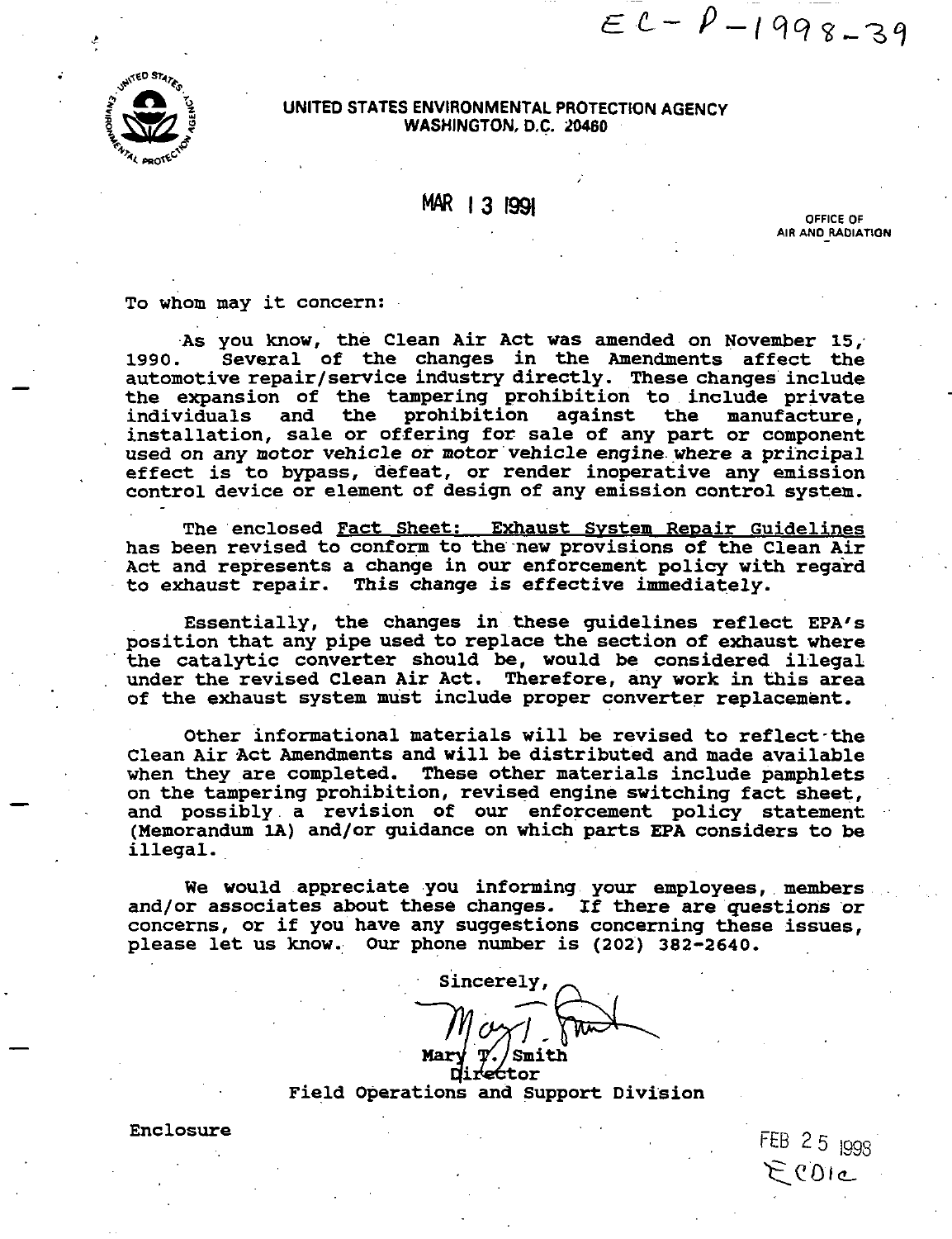

## UNITED STATES ENVIRONMENTAL PROTECTION AGENCY **WASHINGTON. O.C. 20460**

)IIAR **I3** *1991* 

**OFFICE OF AIR AND RADIATION** 

-

# **FACT SHEET: EXHAUST SYSTEM REPAIR GUIDELINES**

**The €PA has prepared this fact sheet to answer some of the most commonly asked questions about the types of exhaust work a repair shop can legally perform. If you need any further information about the EPA's tampering policy, please call (202) 382-2640.** 

## **9uestion 1.**

**Under what conditions or circumstances can a catalytic converter be removed from a vehicle and a converter replacement pipe be installed?** 

### **answer 1.**

**Under federal law, catalytic converters may not be removed and replaced with "converter replacement pipes' by any person. The** *1990* **Clean Air Act Amendments even prohibit private individuals from installing "converter replacement pipes" on their own vehicles. Anyone who installs such pipes would violate section 203(a)(3)(A) and (B) of the Clean Air Act** *(Act).* 

**In addition to federal law, forty-five out of the fifty States also have statutes or regulations which prohibit tampering with the pollution control equipment on motor vehicles or driving or selling such vehicles. Thus, vehicle owners who tamper with their own vehicles may be subject to substantial penalties under both federal and State law.** 

**The only circumstances in which a person would be allowed to remove a converter is if the vehicle is being shipped overseas to an area where unleaded gasoline is not generally available.**  (Vehicles traveling to Canada or Mexico are not eligible for this **exemption.) In this instance the vehicle owner must have a letter from the EPA specifically authorizing the converter removal from the vehicle in question.**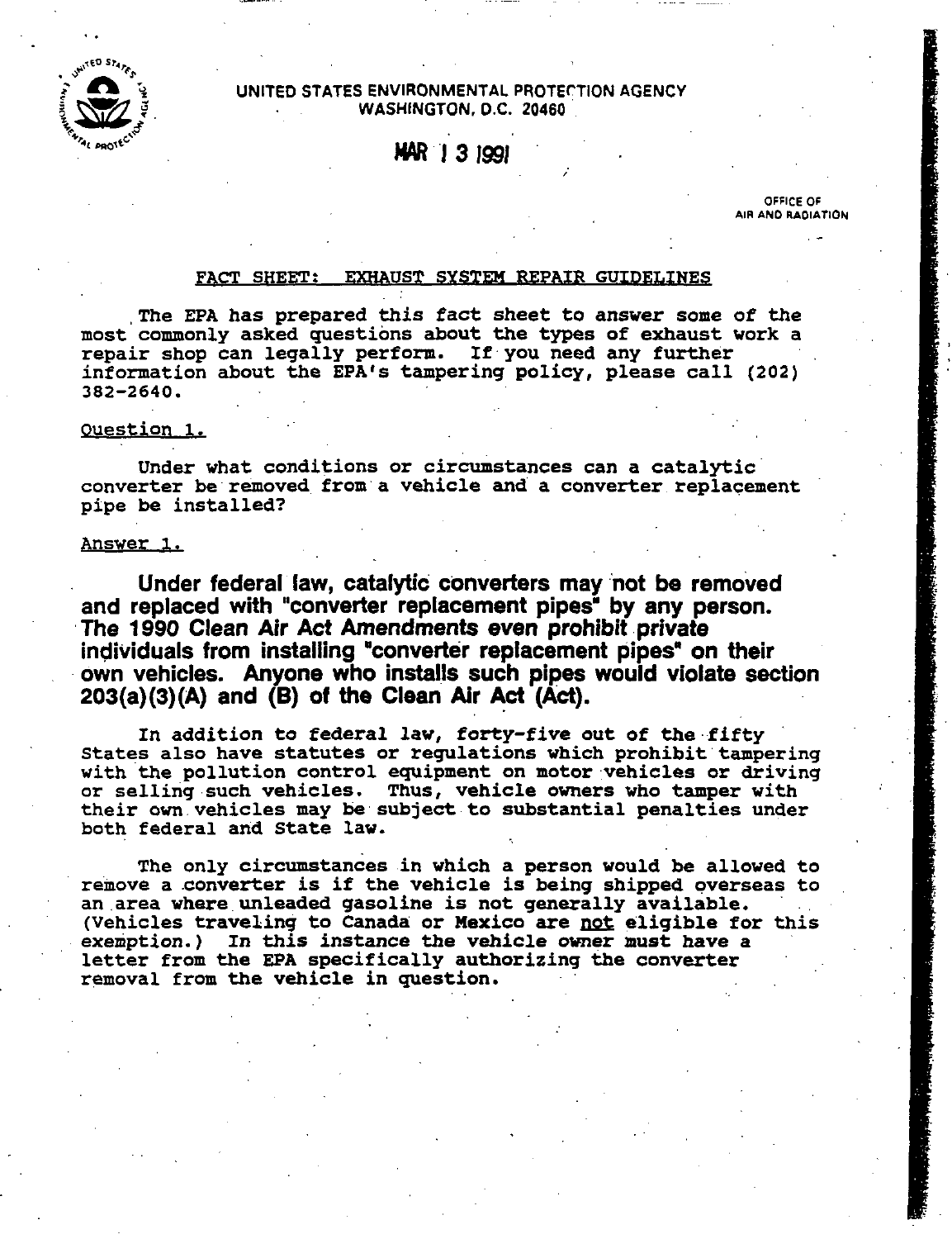## **Question 2.**

**can I remove a converter from a vehicle that is'used only**  ' **for "off-road" driving?** 

Answer 2. No. The tampering prohibition discussed in Answer  $f1$ **applies to this situation as well. -he federal tampering prohibition pertains to "motor vehicles," which are defined by section 216(2) of the Act as "any self-propelled vehicle[s] designed for transporting persons or property on a street or highway." A light-duty vehicle manufacturer certifies an enginechassis configuration as meeting the applicable emissions standards for motor vehicles manufactured in a given model year, and it is not legal for anyone to "de-certify" a motor vehicle for "off -road" use.** 

#### **Question 3,**

**muffler shop. The owner says the new engine is pre-1975 and the vehicle no longer needs a converter. Is it tampering to remove the converter? A vehicle that has had its engine replaced is brought into a** 

**Answer 3. Yes. Again, the tampering prohibition in Answer fl applies. A motor vehicle must be maintained in a proper certified engine-chassis configuration. In the case of engine switching, the resulting engine-chassis configuration must be identical in all material respects to one that was certified by the manufacturer for the same model year as the chassis or newer. It is not legal for anyone to change a vehicle into one that matches an older configuration than was certified by the manufacturer. Thus, removing the converter would be a viclation of the law.** 

#### **Question 4.**

**converter and a replacement pipe already installed, is it tampering to install a new replacement pipe? If a vehicle is brought into a muffler shop with a missing** 

**Answer 4. Yes. Section 203(a)(3)(8) makes it illegal for any person to sell or to install any part where a principal effect would be to bypass, defeat, or render inoperative any device or element of design of a vehicle's emission control system. A principal effect of a replacement pipe is to defeat or bypass the catalytic converter system as it was designed by the manufacturer. It is, therefore. a prohibited act to install a replacement pipe in any situation. It is also a prohibited act to replace the entire exhaust pipe without replacing the catalytic converter. In** ..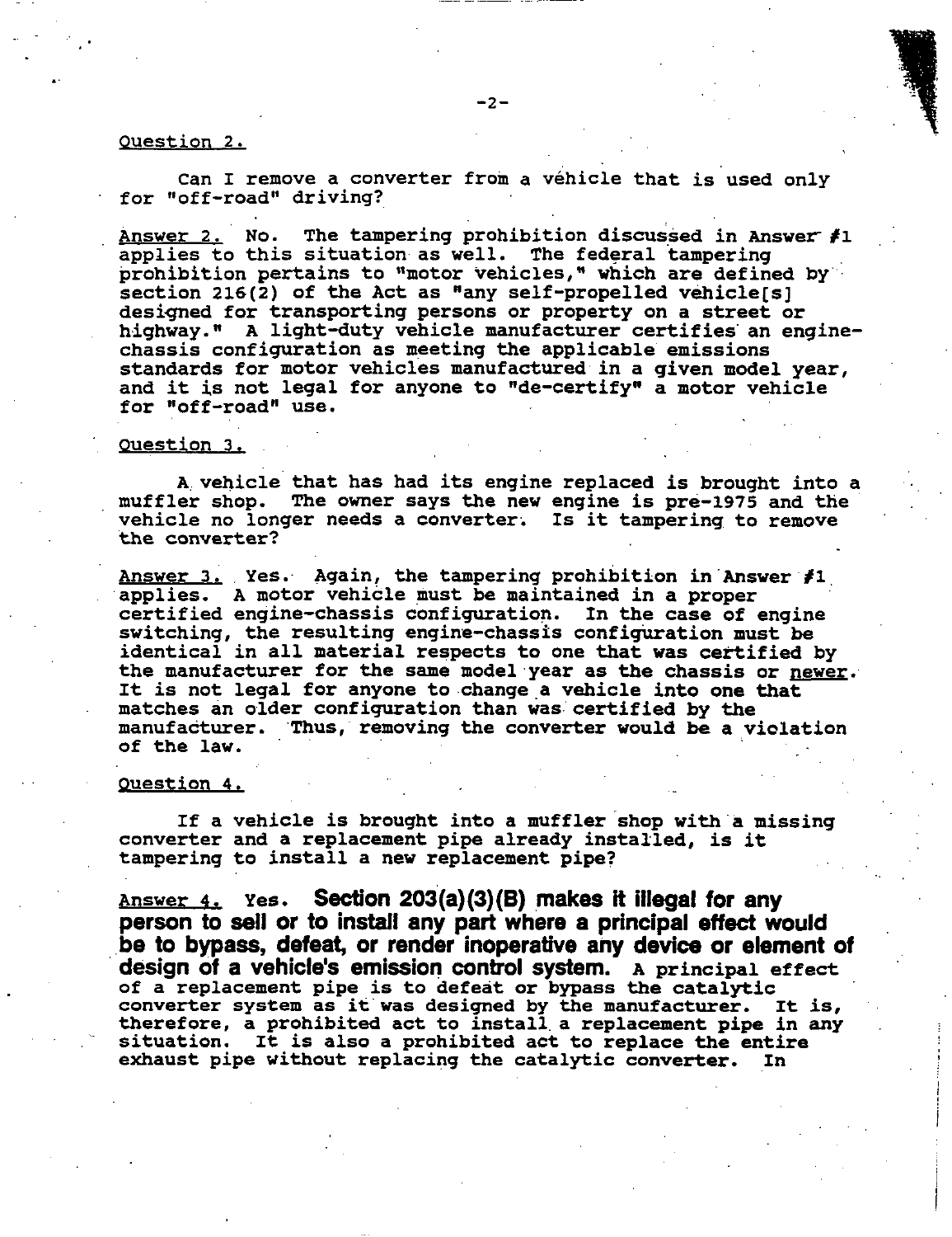**addition, a repair facility should consult with the State to determine if the State has a similar policy towards this type of repair work or how State laws may affect the legality of its actions.** 

#### **guestion 5.**

**with the converter already removed by the owner, is it tampering to install a section of pipe in the space left vacant by the converter's removal? If a converter-equipped vehicle is brought to a muffler shop** 

**Answer 5. Yes. The installation by a muffler shop of a section of pipe in the void left where the vehicle owner removed the converter is considered by the Agency to be part of the act of tampering. It is a violation of section 203(a)(3)(A) for a vehicle owner to remove a converter from his own vehicle. Section 203(a)(3)(A) clearly prohibits all individuals from removing or rendering inoperative any emission control device or element of design. If a repair facility completes, assists, or participates**  203(a)(3)(A) clearly prohibits all individuals from removing or<br>rendering inoperative any emission control device or element of<br>design. If a repair facility completes, assists, or participates<br>in <u>any way</u> in this act of t **also acted in violation of section 203(a)(3)(A) of the Act and by installing a defeat device has violated section 203(a)(3)(B).** 

#### **Question 6.**

**If a converter-equipped vehicle is brought into a muffler shop with no exhaust system past the exhaust manifold or headers, is it tampering to install a non-stock or dual exhaust system?** 

**Answer 6, Yes. The answer to Question** *#5* **applies. The repair facility would be completing the act of tampering in this situation by manufacturing, installing and selling an emission control defeat device.** 

#### **Question** *7,*

**Is it tampering to install a dual exhaust system on a vehicle originally equipped with a single exhaust?** 

**Answer** z. **Yes. The general rule is that a motor vehicle emission control system (which includes the exhaust configuration) may not be changed from an EPA certified configuration without subjecting the repair shop to liability for violating the federal tampering prohibition. The exhaust system configuration, including the location of the converters, and exhaust pipe diameter and length, are items specified by the**  manufacturer because engines and some of the associated emissions **systems are generally affected by the exhaust system**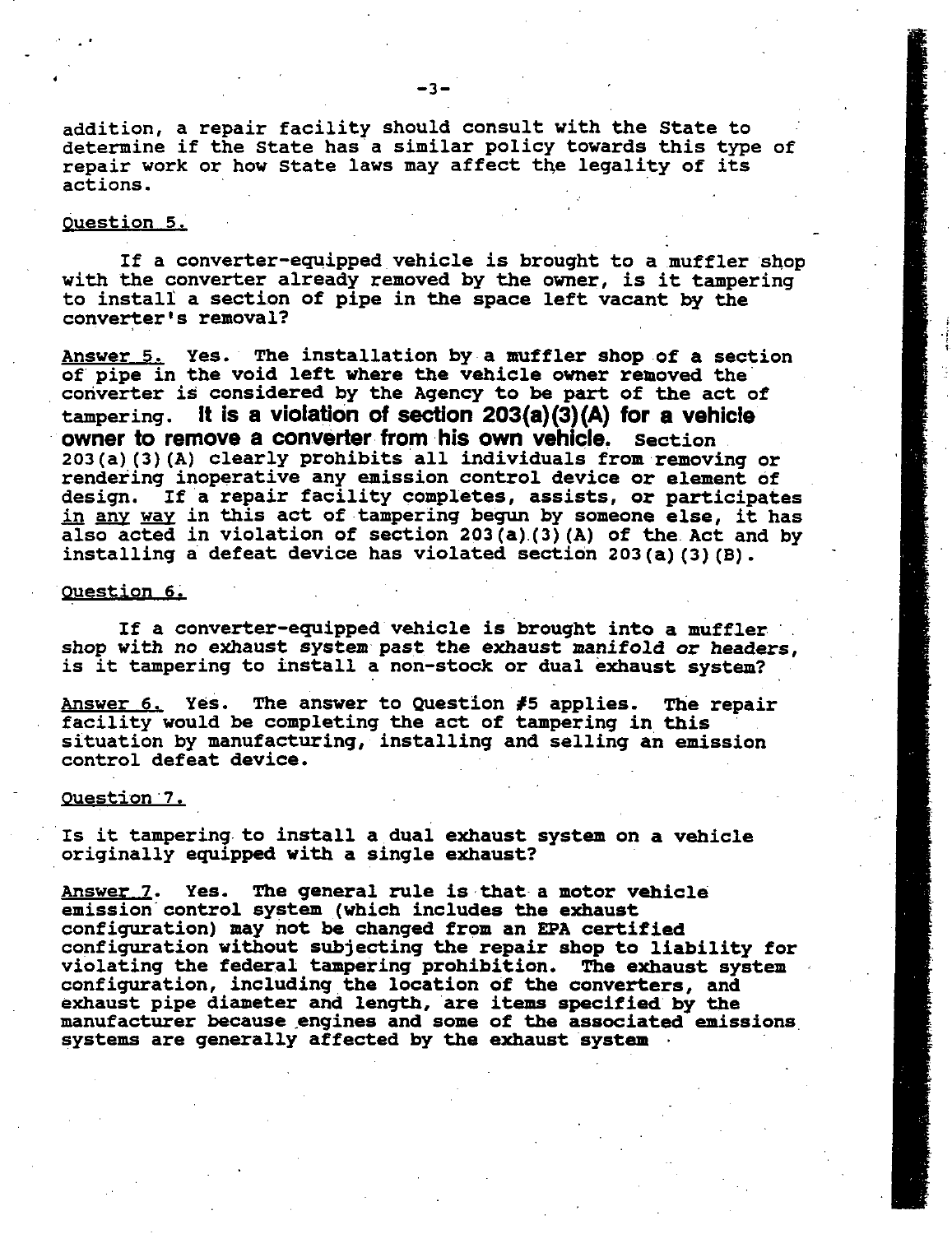**backpressure, which subsequently affects vehicle emissions. The installation of a dual exhaust system with hyo converters would, therefore, be considered tampering. The Agency will not, however, require a repair shop to restore a vehicle which has a non-stock**  dual exhaust system to a single exhaust configuration. **may, therefore, replace sections of pipes on such a system, except for that portion of the pipes where the original catalytic converter would have been located. It would not be considered tampering to install a dual exhaust system with tvo converters if the vehicle manufacturer certified an identical engine-chassis configuration for the vehicle model year or newer that includes such an exhaust configuration.** 

**-4-** 

#### **Question 8.**

**kind of exhaust work that can be legally performed on a previously tampered vehicle? Are there any general guidelines for muffler shops about the** 

**Answer 8. As the answers to the previous questions indicate, the Agency's authority to enforce against tampering violations has been greatly expanded. Individuals are now prohibited from tampering. Repair shops, therefore, must now restore vehicles' exhaust systems to their original catalyst configuration if they work on that part of the exhaust system. The Agency will not pursue enforcement action against repair shops that perform repairs on one part of a vehicle's exhaust system where tampering**  . **has occurred in another part of the system. The Agency does require, however, that when working on a vehicle where the catalytic converter has been removed, the repair shop must replace the catalytic converter** if **the section of pipe where the original converter should have been, needs to be replaced. This would also include situations where the entire exhaust pipe is replaced. Repair shops must install a catalytic converter when replacing the entire exhaust pipe.** 

**consult with State officials concerning applicable State law. We have enclosed a chart that briefly summarizes the issues discussed in this fact sheet for use by any repair shop. We' urge you to approach repair work cautiously and to** 

**applicable to aftermarket catalytic converters which comply with our August 5, 1986 interim policy. A copy of these requirements can be obtained by calling the phone number listed at the beginning of this fact sheet. You should also be aware of the installation requirements**